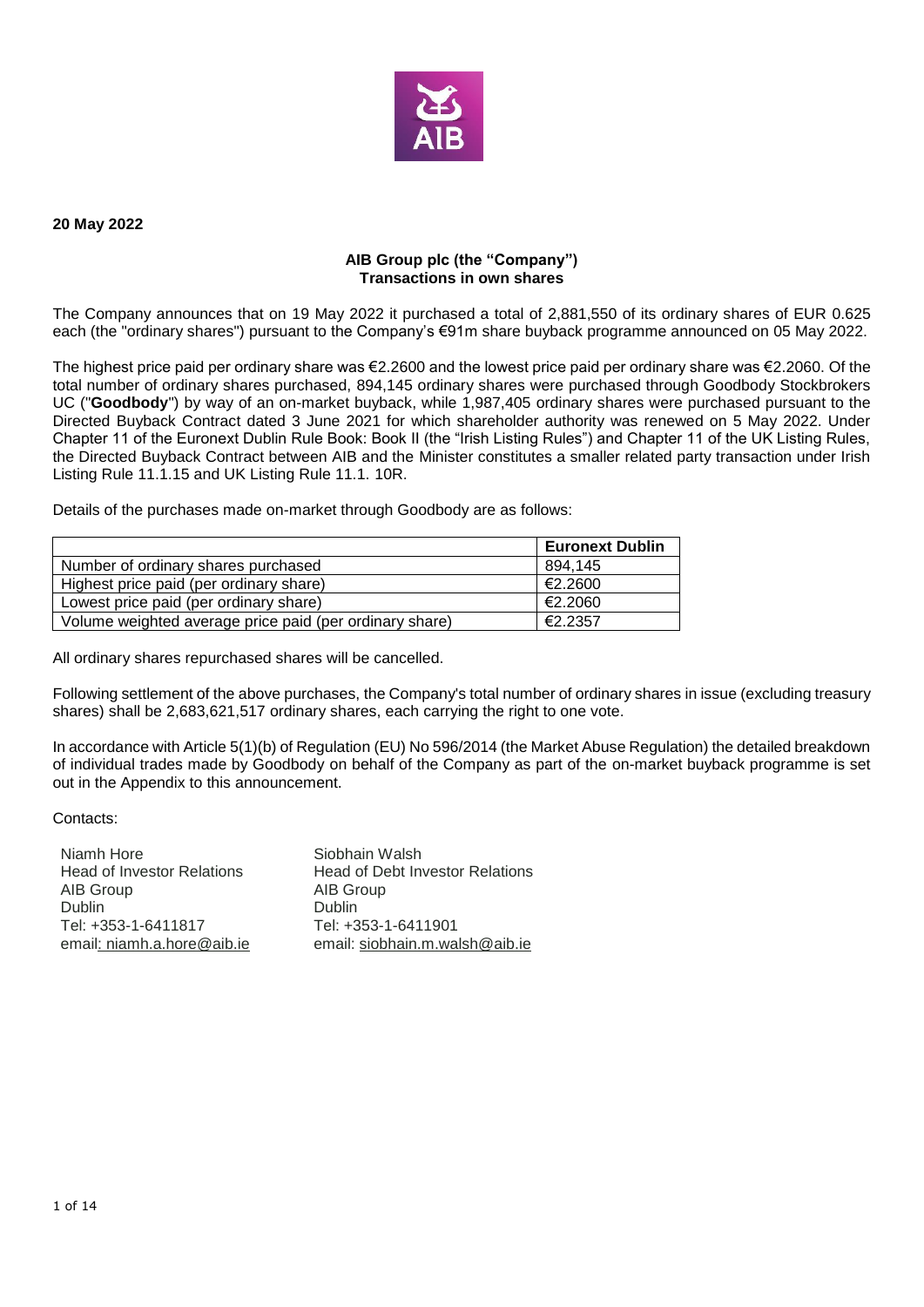# **Appendix**

# **Transaction Details**

| <b>Issuer Name</b>       | AIB Group plc            |
|--------------------------|--------------------------|
| LEI                      | 635400AKJBGNS5WNQL34     |
| <b>ISIN</b>              | IE00BF0L3536             |
| <b>Intermediary Name</b> | Goodbody Stockbrokers UC |
| <b>Intermediary Code</b> | GDBSIE21XXX              |
| <b>Timezone</b>          | <b>GMT</b>               |
| <b>Currency</b>          | FUR                      |

# **Euronext Dublin**

| <b>Number of Shares</b> | <b>Price per Share (EUR)</b> | <b>Trading venue</b> | <b>Time</b> | of Transaction          |
|-------------------------|------------------------------|----------------------|-------------|-------------------------|
|                         |                              |                      | transaction | <b>Reference Number</b> |
| 1,658                   | 2.2600                       | <b>XDUB</b>          | 08:06:44    | 00026391711TRDU1        |
| 1,242                   | 2.2600                       | <b>XDUB</b>          | 08:06:44    | 00026391710TRDU1        |
| 750                     | 2.2600                       | <b>XDUB</b>          | 08:06:44    | 00026391709TRDU1        |
| 3,739                   | 2.2600                       | <b>XDUB</b>          | 08:06:44    | 00026391708TRDU1        |
| 1,992                   | 2.2600                       | <b>XDUB</b>          | 08:06:44    | 00026391707TRDU1        |
| 357                     | 2.2600                       | <b>XDUB</b>          | 08:06:44    | 00026391706TRDU1        |
| 1,992                   | 2.2600                       | <b>XDUB</b>          | 08:06:44    | 00026391705TRDU1        |
| 203                     | 2.2440                       | <b>XDUB</b>          | 08:09:24    | 00026391765TRDU1        |
| 2,245                   | 2.2440                       | <b>XDUB</b>          | 08:09:24    | 00026391764TRDU1        |
| 176                     | 2.2380                       | <b>XDUB</b>          | 08:10:40    | 00026391840TRDU1        |
| 1,037                   | 2.2380                       | <b>XDUB</b>          | 08:10:40    | 00026391839TRDU1        |
| 3,967                   | 2.2380                       | <b>XDUB</b>          | 08:10:40    | 00026391838TRDU1        |
| 176                     | 2.2380                       | <b>XDUB</b>          | 08:10:40    | 00026391842TRDU1        |
| 480                     | 2.2380                       | <b>XDUB</b>          | 08:10:40    | 00026391841TRDU1        |
| 1,702                   | 2.2400                       | <b>XDUB</b>          | 08:17:34    | 00026391948TRDU1        |
| 782                     | 2.2400                       | <b>XDUB</b>          | 08:17:34    | 00026391947TRDU1        |
| 58                      | 2.2420                       | <b>XDUB</b>          | 08:18:55    | 00026391973TRDU1        |
| 3,000                   | 2.2420                       | <b>XDUB</b>          | 08:18:55    | 00026391972TRDU1        |
| 2,899                   | 2.2480                       | <b>XDUB</b>          | 08:20:56    | 00026391991TRDU1        |
| 3,063                   | 2.2480                       | <b>XDUB</b>          | 08:21:17    | 00026391992TRDU1        |
| 452                     | 2.2440                       | <b>XDUB</b>          | 08:21:45    | 00026392001TRDU1        |
| 2,334                   | 2.2440                       | <b>XDUB</b>          | 08:21:45    | 00026392000TRDU1        |
| 452                     | 2.2440                       | <b>XDUB</b>          | 08:21:45    | 00026391999TRDU1        |
| 1,250                   | 2.2440                       | <b>XDUB</b>          | 08:21:45    | 00026391998TRDU1        |
| 1,702                   | 2.2440                       | <b>XDUB</b>          | 08:21:45    | 00026391997TRDU1        |
| 1,702                   | 2.2440                       | <b>XDUB</b>          | 08:21:45    | 00026391996TRDU1        |
| 2,798                   | 2.2420                       | <b>XDUB</b>          | 08:26:18    | 00026392060TRDU1        |
| 1,827                   | 2.2420                       | <b>XDUB</b>          | 08:27:40    | 00026392071TRDU1        |
| 98                      | 2.2420                       | <b>XDUB</b>          | 08:27:40    | 00026392070TRDU1        |
| 47                      | 2.2420                       | <b>XDUB</b>          | 08:28:39    | 00026392089TRDU1        |
| 2,016                   | 2.2420                       | <b>XDUB</b>          | 08:28:40    | 00026392090TRDU1        |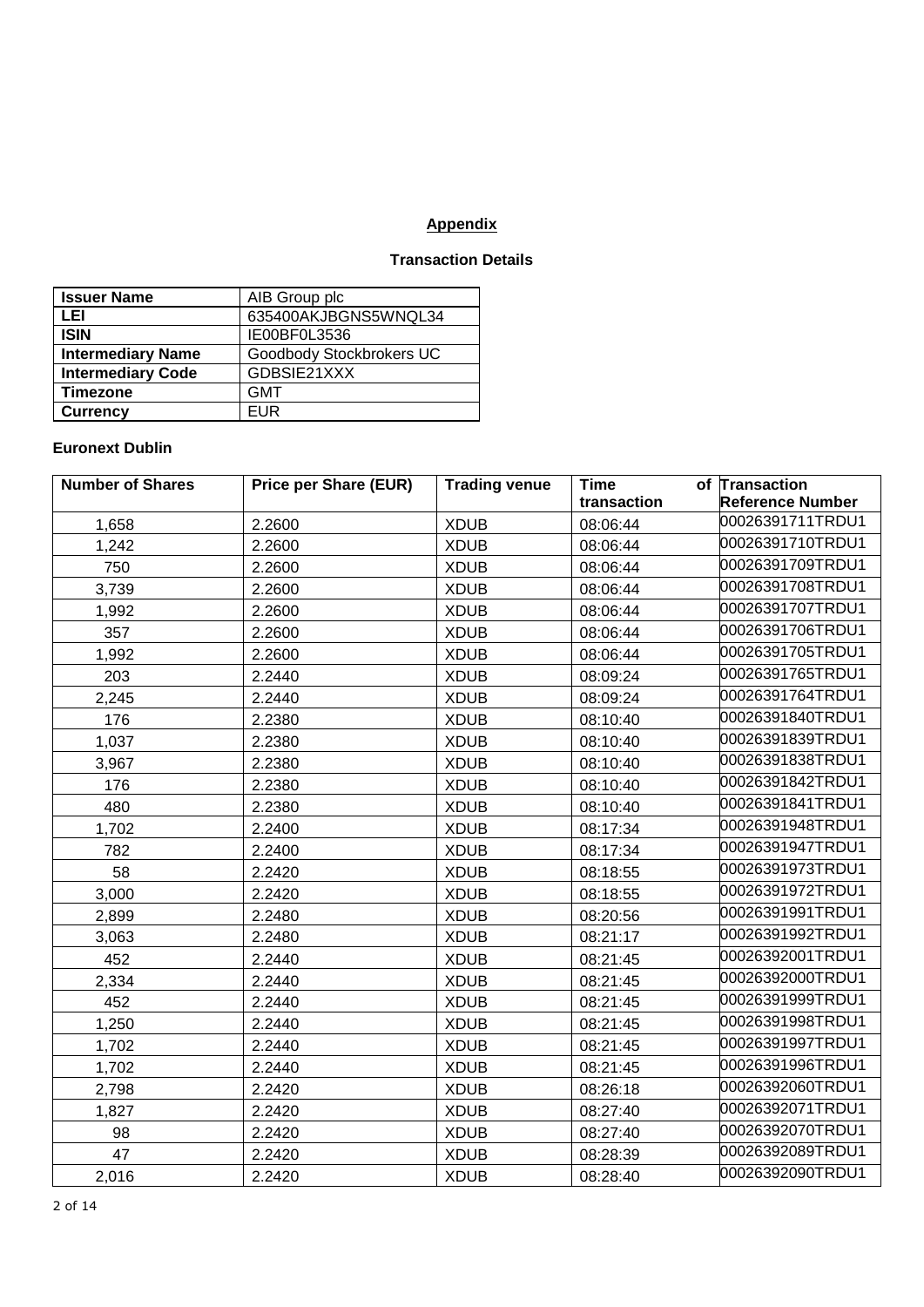| 177   | 2.2420 | <b>XDUB</b> | 08:28:40 | 00026392091TRDU1 |
|-------|--------|-------------|----------|------------------|
| 177   | 2.2420 | <b>XDUB</b> | 08:28:40 | 00026392093TRDU1 |
| 636   | 2.2420 | <b>XDUB</b> | 08:28:40 | 00026392092TRDU1 |
| 405   | 2.2360 | <b>XDUB</b> | 08:29:29 | 00026392101TRDU1 |
| 1,106 | 2.2360 | <b>XDUB</b> | 08:29:29 | 00026392100TRDU1 |
| 3,803 | 2.2360 | <b>XDUB</b> | 08:29:29 | 00026392099TRDU1 |
| 1,065 | 2.2280 | <b>XDUB</b> | 08:30:09 | 00026392125TRDU1 |
| 126   | 2.2240 | <b>XDUB</b> | 08:30:25 | 00026392129TRDU1 |
| 720   | 2.2220 | <b>XDUB</b> | 08:33:19 | 00026392214TRDU1 |
| 62    | 2.2220 | <b>XDUB</b> | 08:33:41 | 00026392228TRDU1 |
| 3,000 | 2.2220 | <b>XDUB</b> | 08:33:41 | 00026392229TRDU1 |
| 1,000 | 2.2200 | <b>XDUB</b> | 08:35:14 | 00026392247TRDU1 |
| 272   | 2.2200 | <b>XDUB</b> | 08:35:45 | 00026392249TRDU1 |
| 2,789 | 2.2200 | <b>XDUB</b> | 08:35:45 | 00026392248TRDU1 |
| 86    | 2.2140 | <b>XDUB</b> | 08:35:48 | 00026392250TRDU1 |
| 3,000 | 2.2140 | <b>XDUB</b> | 08:35:53 | 00026392254TRDU1 |
| 527   | 2.2120 | <b>XDUB</b> | 08:38:54 | 00026392329TRDU1 |
| 1,000 | 2.2120 | <b>XDUB</b> | 08:38:54 | 00026392328TRDU1 |
| 2,171 | 2.2120 | <b>XDUB</b> | 08:40:10 | 00026392372TRDU1 |
| 907   | 2.2120 | <b>XDUB</b> | 08:40:10 | 00026392371TRDU1 |
| 934   | 2.2140 | <b>XDUB</b> | 08:42:00 | 00026392403TRDU1 |
| 1,940 | 2.2140 | <b>XDUB</b> | 08:42:00 | 00026392402TRDU1 |
| 85    | 2.2140 | <b>XDUB</b> | 08:42:00 | 00026392404TRDU1 |
| 2,795 | 2.2140 | <b>XDUB</b> | 08:43:00 | 00026392426TRDU1 |
| 1,000 | 2.2120 | <b>XDUB</b> | 08:44:29 | 00026392485TRDU1 |
| 132   | 2.2060 | <b>XDUB</b> | 08:44:52 | 00026392499TRDU1 |
| 4,215 | 2.2180 | <b>XDUB</b> | 08:46:59 | 00026392511TRDU1 |
| 2,944 | 2.2200 | <b>XDUB</b> | 08:47:38 | 00026392537TRDU1 |
| 3,061 | 2.2200 | <b>XDUB</b> | 08:49:46 | 00026392567TRDU1 |
| 1,789 | 2.2180 | <b>XDUB</b> | 08:50:40 | 00026392578TRDU1 |
| 1,104 | 2.2180 | <b>XDUB</b> | 08:50:40 | 00026392581TRDU1 |
| 990   | 2.2180 | <b>XDUB</b> | 08:50:40 | 00026392580TRDU1 |
| 799   | 2.2180 | <b>XDUB</b> | 08:50:40 | 00026392579TRDU1 |
| 3,087 | 2.2200 | <b>XDUB</b> | 08:54:00 | 00026392652TRDU1 |
| 1,519 | 2.2180 | <b>XDUB</b> | 08:54:35 | 00026392663TRDU1 |
| 270   | 2.2180 | <b>XDUB</b> | 08:54:35 | 00026392662TRDU1 |
| 1,335 | 2.2180 | <b>XDUB</b> | 08:54:35 | 00026392661TRDU1 |
| 1,789 | 2.2180 | <b>XDUB</b> | 08:54:35 | 00026392660TRDU1 |
| 1,332 | 2.2180 | <b>XDUB</b> | 08:54:35 | 00026392659TRDU1 |
| 457   | 2.2180 | <b>XDUB</b> | 08:54:35 | 00026392658TRDU1 |
| 3,207 | 2.2200 | <b>XDUB</b> | 09:00:19 | 00026392747TRDU1 |
| 3,141 | 2.2200 | <b>XDUB</b> | 09:02:05 | 00026392762TRDU1 |
| 576   | 2.2140 | <b>XDUB</b> | 09:02:16 | 00026392783TRDU1 |
| 631   | 2.2140 | <b>XDUB</b> | 09:02:16 | 00026392782TRDU1 |
| 1,657 | 2.2140 | <b>XDUB</b> | 09:02:16 | 00026392781TRDU1 |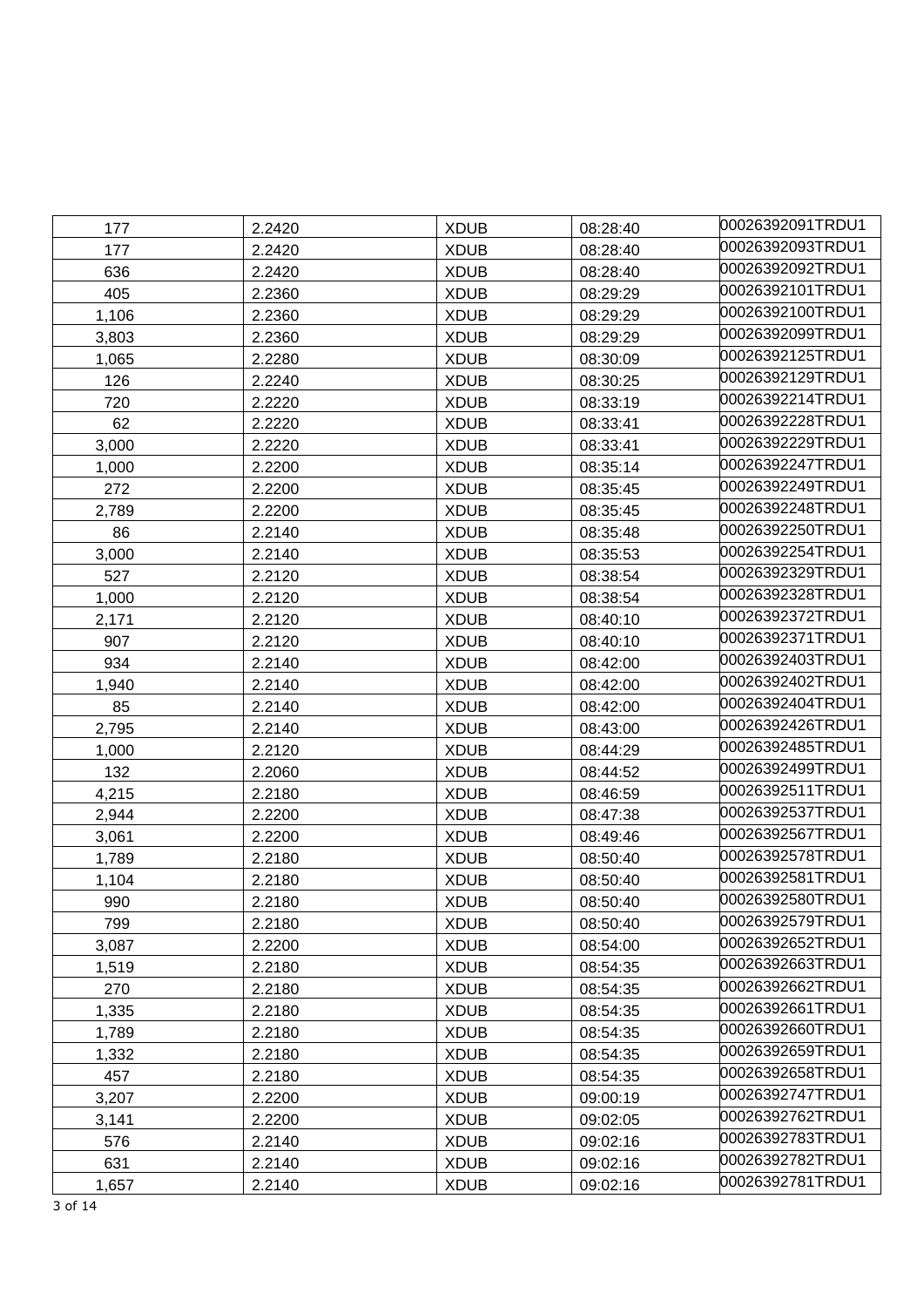| 1,854 | 2.2120 | <b>XDUB</b> | 09:03:33 | 00026392796TRDU1 |
|-------|--------|-------------|----------|------------------|
| 124   | 2.2120 | <b>XDUB</b> | 09:03:33 | 00026392795TRDU1 |
| 3,500 | 2.2100 | <b>XDUB</b> | 09:05:59 | 00026392818TRDU1 |
| 59    | 2.2100 | <b>XDUB</b> | 09:05:59 | 00026392817TRDU1 |
| 4,033 | 2.2100 | <b>XDUB</b> | 09:05:59 | 00026392816TRDU1 |
| 205   | 2.2080 | <b>XDUB</b> | 09:05:59 | 00026392819TRDU1 |
| 46    | 2.2060 | <b>XDUB</b> | 09:06:06 | 00026392820TRDU1 |
| 2,694 | 2.2060 | <b>XDUB</b> | 09:06:08 | 00026392821TRDU1 |
| 2,772 | 2.2180 | <b>XDUB</b> | 09:13:47 | 00026392892TRDU1 |
| 1,675 | 2.2180 | <b>XDUB</b> | 09:15:21 | 00026392904TRDU1 |
| 1,251 | 2.2180 | <b>XDUB</b> | 09:15:21 | 00026392906TRDU1 |
| 500   | 2.2180 | <b>XDUB</b> | 09:15:21 | 00026392905TRDU1 |
| 60    | 2.2180 | <b>XDUB</b> | 09:18:00 | 00026392931TRDU1 |
| 3,036 | 2.2220 | <b>XDUB</b> | 09:18:35 | 00026392934TRDU1 |
| 1,104 | 2.2180 | <b>XDUB</b> | 09:19:10 | 00026392941TRDU1 |
| 820   | 2.2180 | <b>XDUB</b> | 09:19:10 | 00026392940TRDU1 |
| 284   | 2.2180 | <b>XDUB</b> | 09:19:10 | 00026392939TRDU1 |
| 548   | 2.2180 | <b>XDUB</b> | 09:19:10 | 00026392938TRDU1 |
| 431   | 2.2180 | <b>XDUB</b> | 09:19:14 | 00026392946TRDU1 |
| 314   | 2.2180 | <b>XDUB</b> | 09:19:14 | 00026392945TRDU1 |
| 117   | 2.2180 | <b>XDUB</b> | 09:19:14 | 00026392944TRDU1 |
| 314   | 2.2180 | <b>XDUB</b> | 09:19:14 | 00026392943TRDU1 |
| 117   | 2.2180 | <b>XDUB</b> | 09:19:14 | 00026392942TRDU1 |
| 155   | 2.2160 | <b>XDUB</b> | 09:19:22 | 00026392956TRDU1 |
| 50    | 2.2160 | <b>XDUB</b> | 09:19:22 | 00026392955TRDU1 |
| 750   | 2.2200 | <b>XDUB</b> | 09:21:36 | 00026392976TRDU1 |
| 5,326 | 2.2280 | <b>XDUB</b> | 09:25:30 | 00026393010TRDU1 |
| 2,160 | 2.2260 | <b>XDUB</b> | 09:25:33 | 00026393015TRDU1 |
| 1,736 | 2.2260 | <b>XDUB</b> | 09:25:33 | 00026393014TRDU1 |
| 5,522 | 2.2260 | <b>XDUB</b> | 09:25:33 | 00026393013TRDU1 |
| 2,160 | 2.2260 | <b>XDUB</b> | 09:25:33 | 00026393012TRDU1 |
| 1,736 | 2.2260 | <b>XDUB</b> | 09:25:33 | 00026393011TRDU1 |
| 901   | 2.2260 | <b>XDUB</b> | 09:25:33 | 00026393017TRDU1 |
| 1,736 | 2.2260 | <b>XDUB</b> | 09:25:33 | 00026393016TRDU1 |
| 3,818 | 2.2260 | <b>XDUB</b> | 09:35:36 | 00026393099TRDU1 |
| 2,435 | 2.2260 | <b>XDUB</b> | 09:35:36 | 00026393098TRDU1 |
| 308   | 2.2320 | <b>XDUB</b> | 09:37:01 | 00026393119TRDU1 |
| 2,083 | 2.2320 | <b>XDUB</b> | 09:37:11 | 00026393122TRDU1 |
| 811   | 2.2320 | <b>XDUB</b> | 09:37:11 | 00026393121TRDU1 |
| 3,028 | 2.2300 | <b>XDUB</b> | 09:41:24 | 00026393185TRDU1 |
| 3,062 | 2.2300 | <b>XDUB</b> | 09:41:24 | 00026393184TRDU1 |
| 2,304 | 2.2300 | <b>XDUB</b> | 09:45:21 | 00026393202TRDU1 |
| 3,426 | 2.2300 | <b>XDUB</b> | 09:45:51 | 00026393205TRDU1 |
| 3,468 | 2.2300 | <b>XDUB</b> | 09:45:51 | 00026393204TRDU1 |
| 746   | 2.2300 | <b>XDUB</b> | 09:45:51 | 00026393203TRDU1 |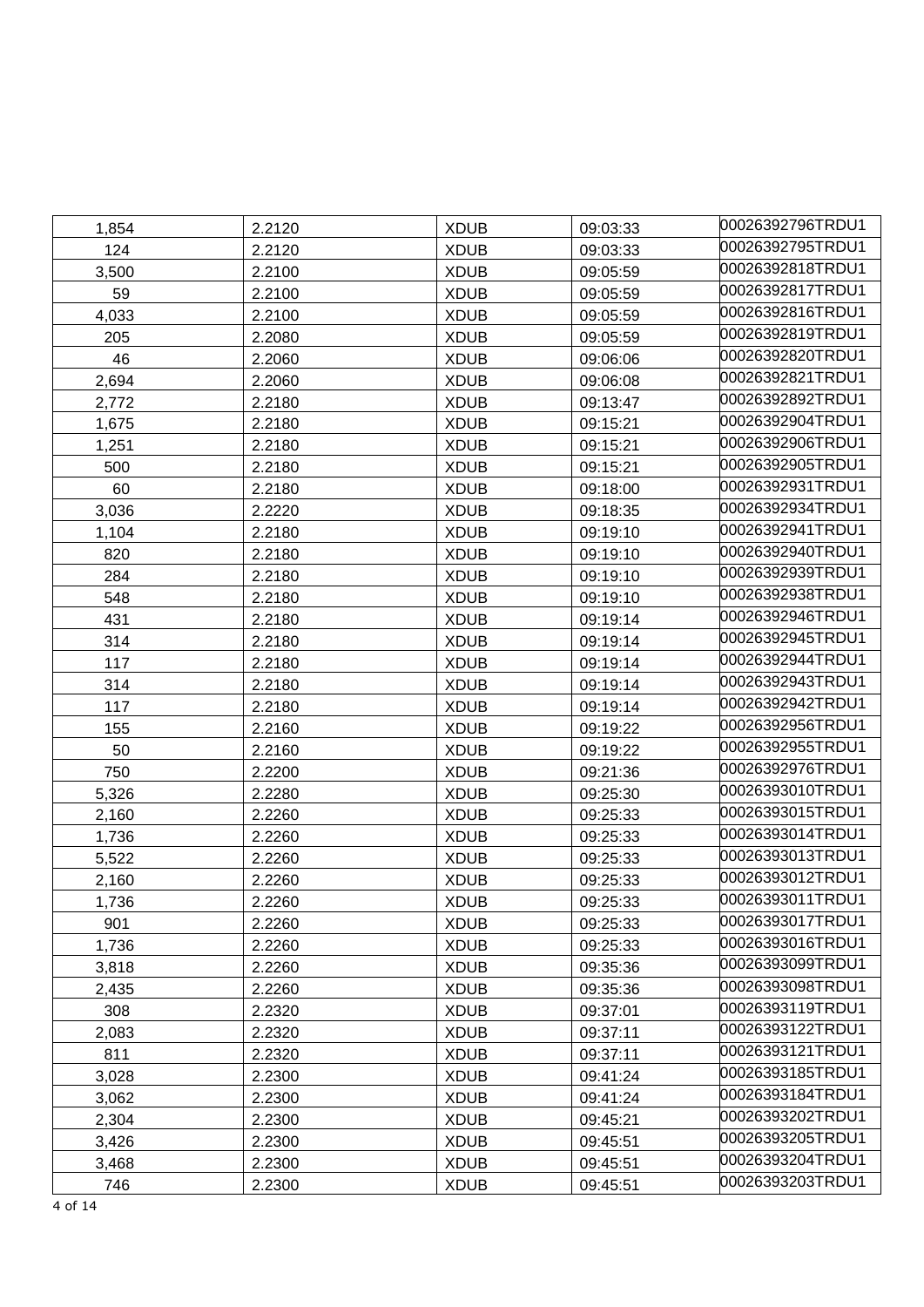| 3,421 | 2.2280 | <b>XDUB</b> | 09:45:51 | 00026393206TRDU1 |
|-------|--------|-------------|----------|------------------|
| 5,864 | 2.2360 | <b>XDUB</b> | 09:54:17 | 00026393259TRDU1 |
| 2,396 | 2.2340 | <b>XDUB</b> | 09:55:45 | 00026393266TRDU1 |
| 587   | 2.2340 | <b>XDUB</b> | 09:55:45 | 00026393265TRDU1 |
| 3,032 | 2.2300 | <b>XDUB</b> | 09:57:28 | 00026393304TRDU1 |
| 2,881 | 2.2300 | <b>XDUB</b> | 10:00:00 | 00026393312TRDU1 |
| 2,514 | 2.2280 | <b>XDUB</b> | 10:00:01 | 00026393315TRDU1 |
| 480   | 2.2280 | <b>XDUB</b> | 10:00:01 | 00026393314TRDU1 |
| 2,935 | 2.2280 | <b>XDUB</b> | 10:00:01 | 00026393313TRDU1 |
| 742   | 2.2220 | <b>XDUB</b> | 10:07:42 | 00026393402TRDU1 |
| 1,366 | 2.2220 | <b>XDUB</b> | 10:07:42 | 00026393401TRDU1 |
| 583   | 2.2220 | <b>XDUB</b> | 10:07:42 | 00026393400TRDU1 |
| 2,422 | 2.2220 | <b>XDUB</b> | 10:12:24 | 00026393457TRDU1 |
| 1,672 | 2.2220 | <b>XDUB</b> | 10:12:24 | 00026393456TRDU1 |
| 44    | 2.2220 | <b>XDUB</b> | 10:12:24 | 00026393455TRDU1 |
| 609   | 2.2220 | <b>XDUB</b> | 10:12:24 | 00026393454TRDU1 |
| 3,485 | 2.2220 | <b>XDUB</b> | 10:12:24 | 00026393453TRDU1 |
| 1,107 | 2.2220 | <b>XDUB</b> | 10:12:24 | 00026393452TRDU1 |
| 3,696 | 2.2240 | <b>XDUB</b> | 10:13:01 | 00026393463TRDU1 |
| 3,496 | 2.2240 | <b>XDUB</b> | 10:15:41 | 00026393544TRDU1 |
| 3,517 | 2.2260 | <b>XDUB</b> | 10:15:41 | 00026393543TRDU1 |
| 2,920 | 2.2280 | <b>XDUB</b> | 10:22:05 | 00026393664TRDU1 |
| 3,136 | 2.2240 | <b>XDUB</b> | 10:26:20 | 00026393677TRDU1 |
| 3,114 | 2.2240 | <b>XDUB</b> | 10:26:20 | 00026393676TRDU1 |
| 1,133 | 2.2240 | <b>XDUB</b> | 10:30:55 | 00026393735TRDU1 |
| 3,273 | 2.2240 | <b>XDUB</b> | 10:31:39 | 00026393740TRDU1 |
| 2,092 | 2.2240 | <b>XDUB</b> | 10:31:39 | 00026393739TRDU1 |
| 335   | 2.2220 | <b>XDUB</b> | 10:32:32 | 00026393755TRDU1 |
| 100   | 2.2220 | <b>XDUB</b> | 10:33:45 | 00026393758TRDU1 |
| 100   | 2.2220 | <b>XDUB</b> | 10:33:51 | 00026393759TRDU1 |
| 100   | 2.2220 | <b>XDUB</b> | 10:33:54 | 00026393760TRDU1 |
| 3,000 | 2.2320 | <b>XDUB</b> | 10:34:36 | 00026393763TRDU1 |
| 42    | 2.2320 | <b>XDUB</b> | 10:34:36 | 00026393764TRDU1 |
| 3,252 | 2.2300 | <b>XDUB</b> | 10:34:44 | 00026393765TRDU1 |
| 34    | 2.2200 | <b>XDUB</b> | 10:42:59 | 00026393897TRDU1 |
| 3,089 | 2.2240 | <b>XDUB</b> | 10:43:17 | 00026393898TRDU1 |
| 215   | 2.2280 | <b>XDUB</b> | 10:44:21 | 00026393920TRDU1 |
| 533   | 2.2280 | <b>XDUB</b> | 10:44:21 | 00026393919TRDU1 |
| 1,482 | 2.2280 | <b>XDUB</b> | 10:44:21 | 00026393918TRDU1 |
| 363   | 2.2280 | <b>XDUB</b> | 10:44:21 | 00026393917TRDU1 |
| 4,739 | 2.2280 | <b>XDUB</b> | 10:44:21 | 00026393916TRDU1 |
| 936   | 2.2280 | <b>XDUB</b> | 10:44:21 | 00026393915TRDU1 |
| 909   | 2.2280 | <b>XDUB</b> | 10:44:21 | 00026393914TRDU1 |
| 746   | 2.2320 | <b>XDUB</b> | 10:52:19 | 00026394065TRDU1 |
| 5,958 | 2.2320 | <b>XDUB</b> | 10:58:58 | 00026394129TRDU1 |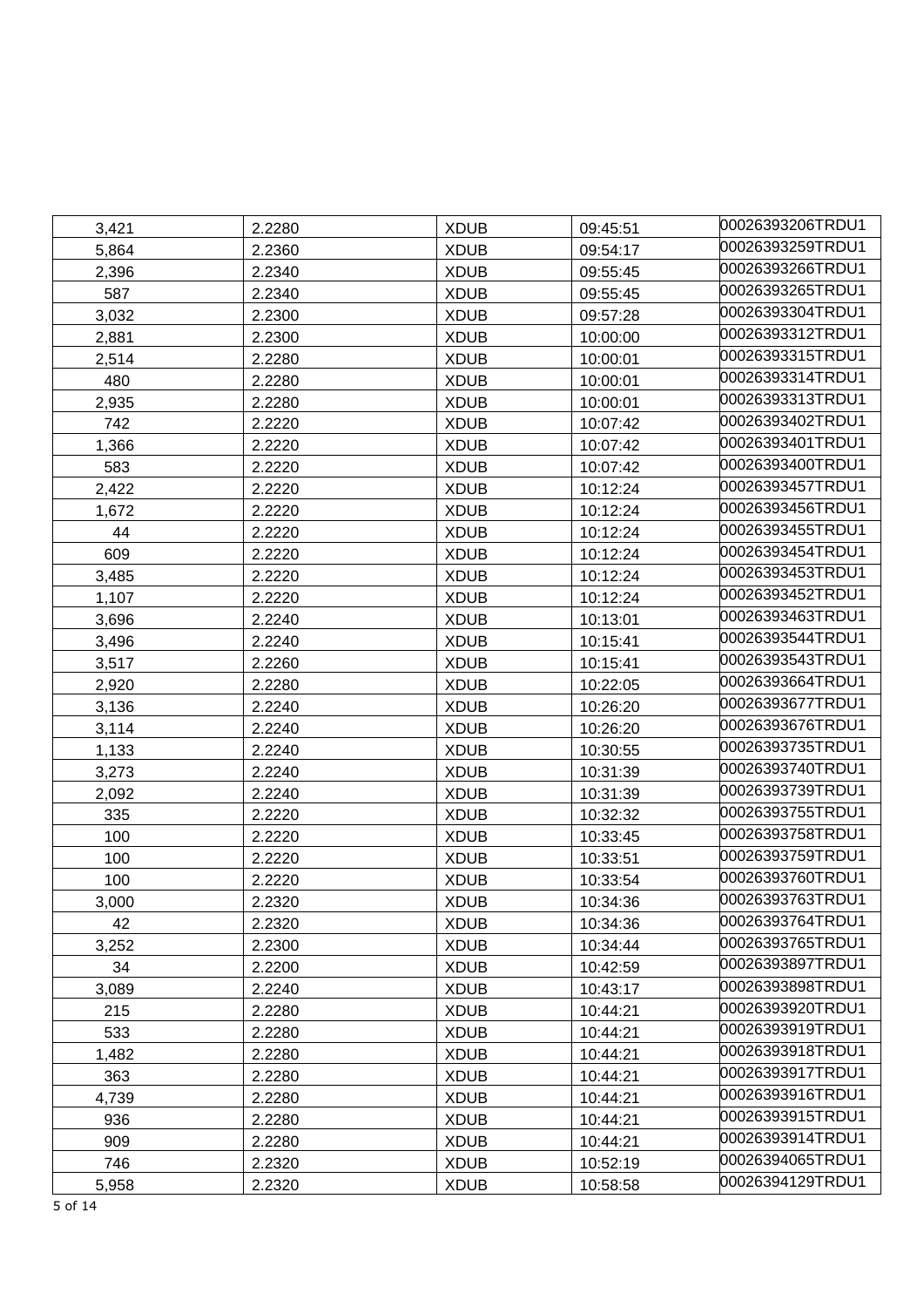| 144   | 2.2320 | <b>XDUB</b> | 10:58:58 | 00026394128TRDU1 |
|-------|--------|-------------|----------|------------------|
| 1,834 | 2.2320 | <b>XDUB</b> | 10:58:58 | 00026394127TRDU1 |
| 1,782 | 2.2320 | <b>XDUB</b> | 10:58:58 | 00026394126TRDU1 |
| 1,834 | 2.2320 | <b>XDUB</b> | 10:58:58 | 00026394125TRDU1 |
| 1,830 | 2.2320 | <b>XDUB</b> | 10:58:58 | 00026394124TRDU1 |
| 723   | 2.2320 | <b>XDUB</b> | 10:58:58 | 00026394133TRDU1 |
| 144   | 2.2320 | <b>XDUB</b> | 10:58:58 | 00026394132TRDU1 |
| 1,686 | 2.2320 | <b>XDUB</b> | 10:58:58 | 00026394131TRDU1 |
| 1,834 | 2.2320 | <b>XDUB</b> | 10:58:58 | 00026394130TRDU1 |
| 261   | 2.2320 | <b>XDUB</b> | 10:58:58 | 00026394135TRDU1 |
| 1,107 | 2.2320 | <b>XDUB</b> | 10:58:58 | 00026394134TRDU1 |
| 2,806 | 2.2360 | <b>XDUB</b> | 11:03:19 | 00026394158TRDU1 |
| 445   | 2.2340 | <b>XDUB</b> | 11:04:34 | 00026394170TRDU1 |
| 1,830 | 2.2420 | <b>XDUB</b> | 11:09:55 | 00026394233TRDU1 |
| 894   | 2.2420 | <b>XDUB</b> | 11:09:55 | 00026394232TRDU1 |
| 3,221 | 2.2420 | <b>XDUB</b> | 11:11:50 | 00026394250TRDU1 |
| 745   | 2.2420 | <b>XDUB</b> | 11:14:25 | 00026394260TRDU1 |
| 30    | 2.2420 | <b>XDUB</b> | 11:14:47 | 00026394261TRDU1 |
| 38    | 2.2420 | <b>XDUB</b> | 11:14:47 | 00026394262TRDU1 |
| 1,872 | 2.2420 | <b>XDUB</b> | 11:15:01 | 00026394267TRDU1 |
| 1,047 | 2.2420 | <b>XDUB</b> | 11:15:01 | 00026394266TRDU1 |
| 1,083 | 2.2460 | <b>XDUB</b> | 11:18:24 | 00026394278TRDU1 |
| 22    | 2.2460 | <b>XDUB</b> | 11:18:25 | 00026394279TRDU1 |
| 260   | 2.2460 | <b>XDUB</b> | 11:18:26 | 00026394281TRDU1 |
| 808   | 2.2460 | <b>XDUB</b> | 11:18:26 | 00026394280TRDU1 |
| 1,875 | 2.2460 | <b>XDUB</b> | 11:18:49 | 00026394282TRDU1 |
| 1,114 | 2.2460 | <b>XDUB</b> | 11:18:49 | 00026394288TRDU1 |
| 436   | 2.2460 | <b>XDUB</b> | 11:18:49 | 00026394287TRDU1 |
| 1,738 | 2.2460 | <b>XDUB</b> | 11:18:49 | 00026394286TRDU1 |
| 76    | 2.2460 | <b>XDUB</b> | 11:18:49 | 00026394285TRDU1 |
| 360   | 2.2460 | <b>XDUB</b> | 11:18:49 | 00026394284TRDU1 |
| 1,542 | 2.2460 | <b>XDUB</b> | 11:18:49 | 00026394283TRDU1 |
| 700   | 2.2460 | <b>XDUB</b> | 11:18:49 | 00026394289TRDU1 |
| 552   | 2.2440 | <b>XDUB</b> | 11:19:15 | 00026394295TRDU1 |
| 342   | 2.2440 | <b>XDUB</b> | 11:19:15 | 00026394294TRDU1 |
| 670   | 2.2440 | <b>XDUB</b> | 11:19:15 | 00026394293TRDU1 |
| 969   | 2.2440 | <b>XDUB</b> | 11:19:15 | 00026394292TRDU1 |
| 224   | 2.2440 | <b>XDUB</b> | 11:19:15 | 00026394297TRDU1 |
| 745   | 2.2440 | <b>XDUB</b> | 11:19:15 | 00026394296TRDU1 |
| 640   | 2.2440 | <b>XDUB</b> | 11:19:19 | 00026394299TRDU1 |
| 999   | 2.2440 | <b>XDUB</b> | 11:19:19 | 00026394298TRDU1 |
| 2,957 | 2.2420 | <b>XDUB</b> | 11:22:46 | 00026394347TRDU1 |
| 3,022 | 2.2420 | <b>XDUB</b> | 11:22:46 | 00026394346TRDU1 |
| 2,900 | 2.2400 | <b>XDUB</b> | 11:32:58 | 00026394440TRDU1 |
| 2,800 | 2.2400 | <b>XDUB</b> | 11:32:58 | 00026394439TRDU1 |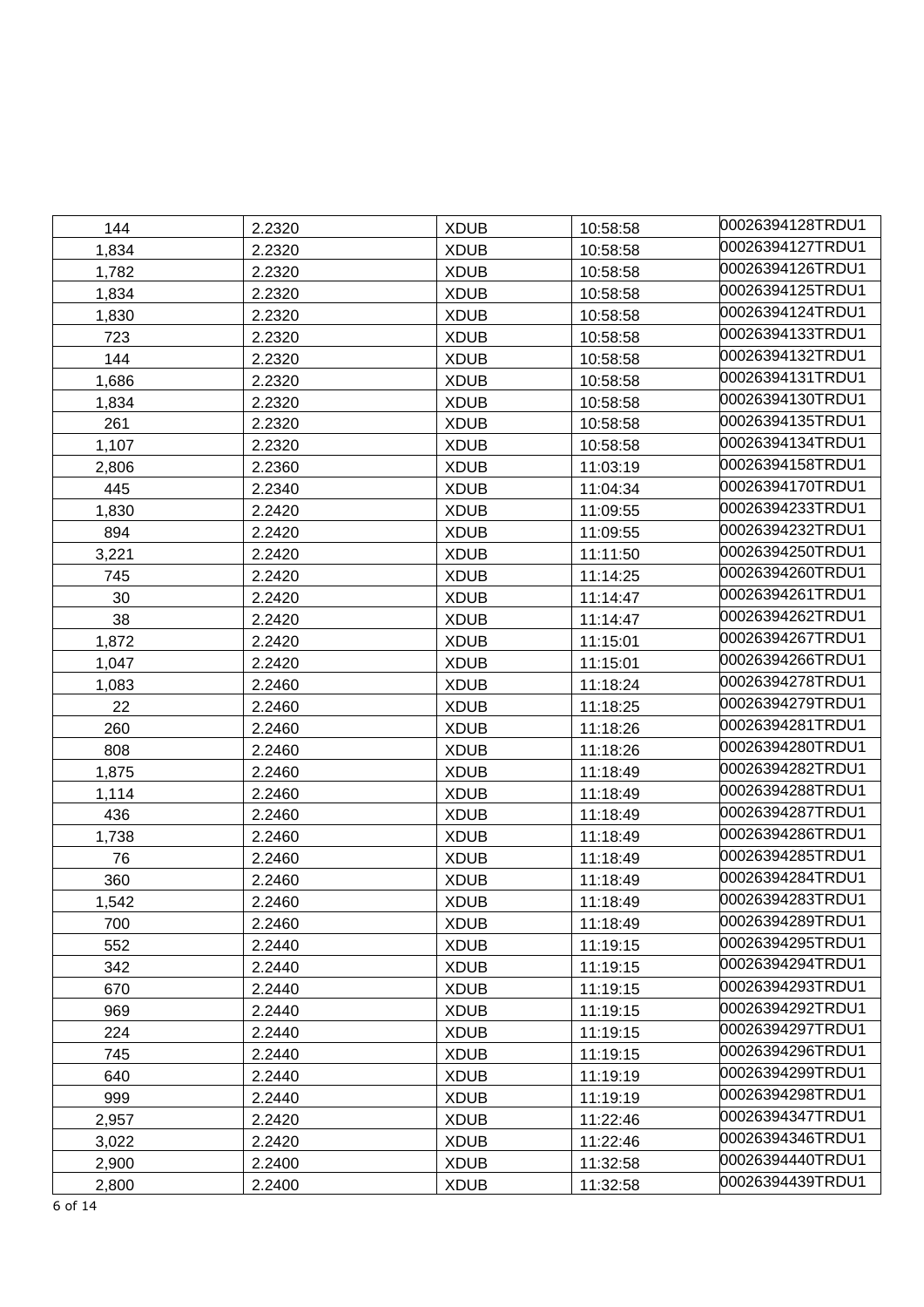| 2,754 | 2.2400 | <b>XDUB</b> | 11:32:58 | 00026394438TRDU1  |
|-------|--------|-------------|----------|-------------------|
| 2,785 | 2.2360 | <b>XDUB</b> | 11:34:55 | 00026394448TRDU1  |
| 820   | 2.2380 | <b>XDUB</b> | 11:42:34 | 00026394599TRDU1  |
| 1,043 | 2.2420 | <b>XDUB</b> | 11:45:31 | 00026394615TRDU1  |
| 817   | 2.2420 | <b>XDUB</b> | 11:45:54 | 00026394616TRDU1  |
| 3,637 | 2.2440 | <b>XDUB</b> | 11:47:32 | 00026394629TRDU1  |
| 2,103 | 2.2440 | <b>XDUB</b> | 11:47:32 | 00026394628TRDU1  |
| 2,081 | 2.2440 | <b>XDUB</b> | 11:49:27 | 00026394649TRDU1  |
| 1,002 | 2.2440 | <b>XDUB</b> | 11:49:27 | 00026394648TRDU1  |
| 2,641 | 2.2440 | <b>XDUB</b> | 11:51:54 | 00026394682TRDU1  |
| 310   | 2.2440 | <b>XDUB</b> | 11:51:54 | 00026394683TRDU1  |
| 4,044 | 2.2420 | <b>XDUB</b> | 11:52:18 | l00026394696TRDU1 |
| 3,093 | 2.2420 | <b>XDUB</b> | 11:52:18 | 00026394695TRDU1  |
| 3,470 | 2.2420 | <b>XDUB</b> | 11:52:18 | 00026394694TRDU1  |
| 2,748 | 2.2420 | <b>XDUB</b> | 11:52:18 | 00026394693TRDU1  |
| 1,864 | 2.2420 | <b>XDUB</b> | 11:52:18 | 00026394692TRDU1  |
| 2,743 | 2.2400 | <b>XDUB</b> | 12:04:47 | 00026394750TRDU1  |
| 2,764 | 2.2400 | <b>XDUB</b> | 12:04:47 | 00026394749TRDU1  |
| 945   | 2.2380 | <b>XDUB</b> | 12:04:47 | 00026394751TRDU1  |
| 1,376 | 2.2380 | <b>XDUB</b> | 12:04:47 | 00026394752TRDU1  |
| 2,668 | 2.2340 | <b>XDUB</b> | 12:04:55 | 00026394758TRDU1  |
| 162   | 2.2340 | <b>XDUB</b> | 12:04:55 | 00026394757TRDU1  |
| 3,050 | 2.2300 | <b>XDUB</b> | 12:14:41 | 00026394801TRDU1  |
| 3,064 | 2.2300 | <b>XDUB</b> | 12:14:41 | 00026394800TRDU1  |
| 279   | 2.2340 | <b>XDUB</b> | 12:21:36 | 00026394863TRDU1  |
| 243   | 2.2360 | <b>XDUB</b> | 12:22:47 | 00026394867TRDU1  |
| 42    | 2.2360 | <b>XDUB</b> | 12:22:47 | 00026394868TRDU1  |
| 637   | 2.2360 | <b>XDUB</b> | 12:26:09 | 00026394896TRDU1  |
| 483   | 2.2360 | <b>XDUB</b> | 12:26:09 | 00026394895TRDU1  |
| 2,200 | 2.2360 | <b>XDUB</b> | 12:26:09 | 00026394894TRDU1  |
| 1,263 | 2.2360 | <b>XDUB</b> | 12:26:09 | 00026394893TRDU1  |
| 484   | 2.2360 | <b>XDUB</b> | 12:26:09 | 00026394892TRDU1  |
| 1,345 | 2.2360 | <b>XDUB</b> | 12:26:09 | 00026394898TRDU1  |
| 1,900 | 2.2360 | <b>XDUB</b> | 12:26:09 | 00026394897TRDU1  |
| 2,999 | 2.2440 | <b>XDUB</b> | 12:28:42 | 00026394939TRDU1  |
| 3,000 | 2.2420 | <b>XDUB</b> | 12:28:44 | 00026394940TRDU1  |
| 163   | 2.2420 | <b>XDUB</b> | 12:28:44 | 00026394942TRDU1  |
| 1,918 | 2.2420 | <b>XDUB</b> | 12:28:44 | 00026394941TRDU1  |
| 1,918 | 2.2420 | <b>XDUB</b> | 12:28:44 | 00026394943TRDU1  |
| 835   | 2.2420 | <b>XDUB</b> | 12:28:45 | 00026394944TRDU1  |
| 1,083 | 2.2420 | <b>XDUB</b> | 12:28:47 | 00026394945TRDU1  |
| 3,318 | 2.2400 | <b>XDUB</b> | 12:32:59 | 00026394989TRDU1  |
| 2,772 | 2.2400 | <b>XDUB</b> | 12:32:59 | 00026394988TRDU1  |
| 416   | 2.2360 | <b>XDUB</b> | 12:34:29 | 00026394997TRDU1  |
| 2,748 | 2.2360 | <b>XDUB</b> | 12:34:29 | 00026394996TRDU1  |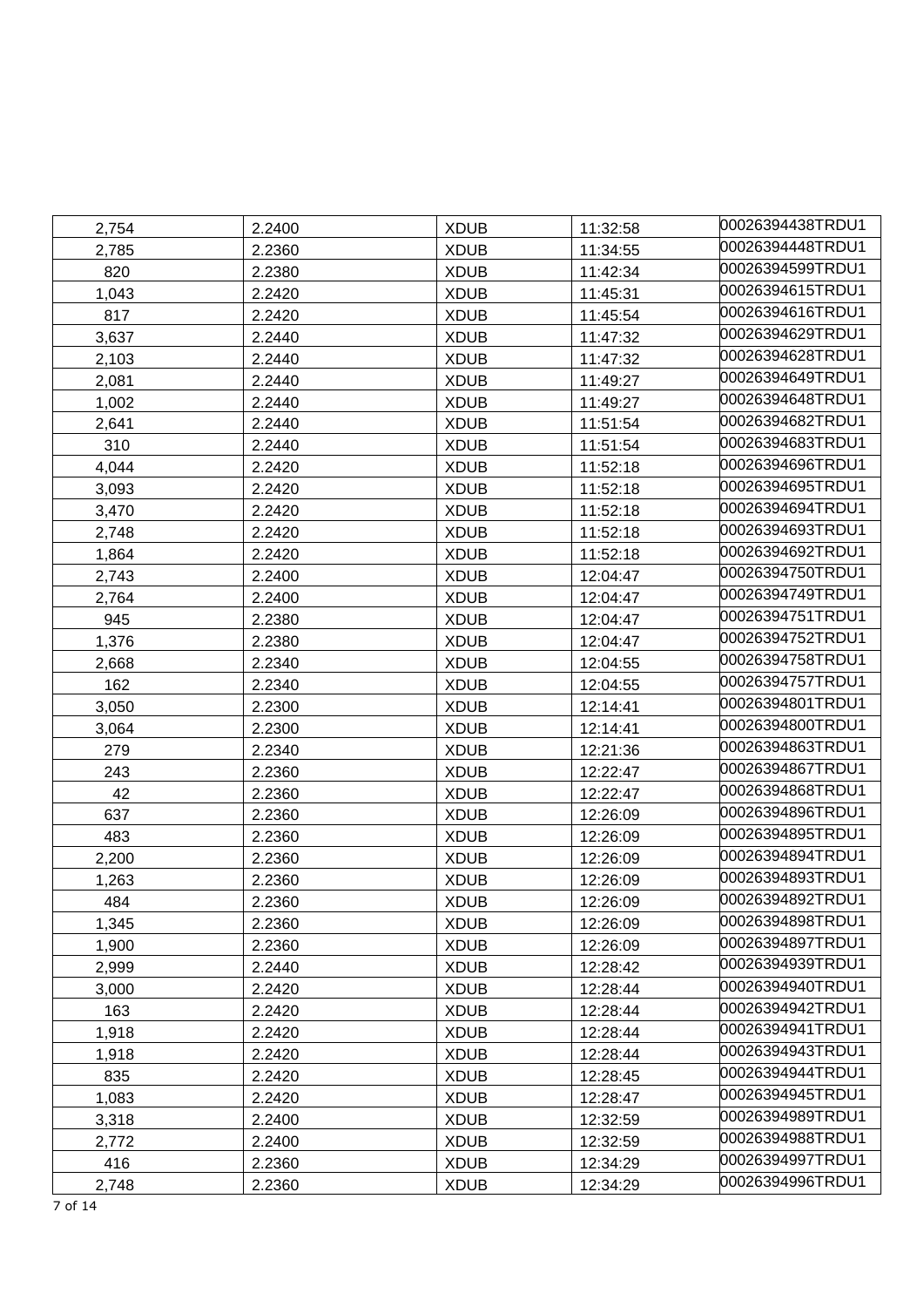| 22     | 2.2400 | <b>XDUB</b> | 12:45:57 | 00026395148TRDU1 |
|--------|--------|-------------|----------|------------------|
| 2,918  | 2.2400 | <b>XDUB</b> | 12:46:10 | 00026395155TRDU1 |
| 1,409  | 2.2400 | <b>XDUB</b> | 12:48:35 | 00026395210TRDU1 |
| 1,716  | 2.2400 | <b>XDUB</b> | 12:48:35 | 00026395209TRDU1 |
| 35     | 2.2400 | <b>XDUB</b> | 12:48:35 | 00026395208TRDU1 |
| 10,772 | 2.2360 | <b>XDUB</b> | 12:49:37 | 00026395221TRDU1 |
| 2,814  | 2.2360 | <b>XDUB</b> | 12:49:37 | 00026395220TRDU1 |
| 279    | 2.2360 | <b>XDUB</b> | 12:49:37 | 00026395219TRDU1 |
| 1,569  | 2.2400 | <b>XDUB</b> | 13:02:25 | 00026395385TRDU1 |
| 894    | 2.2400 | <b>XDUB</b> | 13:02:25 | 00026395386TRDU1 |
| 351    | 2.2400 | <b>XDUB</b> | 13:02:26 | 00026395387TRDU1 |
| 2,955  | 2.2400 | <b>XDUB</b> | 13:04:49 | 00026395409TRDU1 |
| 100    | 2.2360 | <b>XDUB</b> | 13:05:33 | 00026395416TRDU1 |
| 2,830  | 2.2400 | <b>XDUB</b> | 13:08:12 | 00026395420TRDU1 |
| 3,035  | 2.2400 | <b>XDUB</b> | 13:09:18 | 00026395443TRDU1 |
| 2,125  | 2.2360 | <b>XDUB</b> | 13:09:18 | 00026395445TRDU1 |
| 1,710  | 2.2360 | <b>XDUB</b> | 13:09:18 | 00026395444TRDU1 |
| 73     | 2.2380 | <b>XDUB</b> | 13:11:21 | 00026395528TRDU1 |
| 1,166  | 2.2380 | <b>XDUB</b> | 13:14:51 | 00026395560TRDU1 |
| 1,827  | 2.2380 | <b>XDUB</b> | 13:15:41 | 00026395574TRDU1 |
| 13,179 | 2.2380 | <b>XDUB</b> | 13:15:41 | 00026395573TRDU1 |
| 451    | 2.2340 | <b>XDUB</b> | 13:21:21 | 00026395674TRDU1 |
| 3,997  | 2.2380 | <b>XDUB</b> | 13:30:11 | 00026395851TRDU1 |
| 820    | 2.2380 | <b>XDUB</b> | 13:30:11 | 00026395850TRDU1 |
| 48     | 2.2380 | <b>XDUB</b> | 13:30:11 | 00026395849TRDU1 |
| 1,433  | 2.2360 | <b>XDUB</b> | 13:30:57 | 00026395877TRDU1 |
| 3,427  | 2.2340 | <b>XDUB</b> | 13:31:08 | 00026395882TRDU1 |
| 1,331  | 2.2340 | <b>XDUB</b> | 13:31:08 | 00026395881TRDU1 |
| 6,262  | 2.2340 | <b>XDUB</b> | 13:31:08 | 00026395880TRDU1 |
| 2,689  | 2.2340 | <b>XDUB</b> | 13:31:08 | 00026395879TRDU1 |
| 396    | 2.2340 | <b>XDUB</b> | 13:31:08 | 00026395878TRDU1 |
| 1,727  | 2.2340 | <b>XDUB</b> | 13:31:08 | 00026395883TRDU1 |
| 213    | 2.2300 | <b>XDUB</b> | 13:33:29 | 00026395925TRDU1 |
| 2,816  | 2.2300 | <b>XDUB</b> | 13:33:29 | 00026395926TRDU1 |
| 2,760  | 2.2320 | <b>XDUB</b> | 13:45:29 | 00026396103TRDU1 |
| 192    | 2.2340 | <b>XDUB</b> | 13:48:01 | 00026396111TRDU1 |
| 2,936  | 2.2340 | <b>XDUB</b> | 13:48:22 | 00026396115TRDU1 |
| 2,653  | 2.2320 | <b>XDUB</b> | 13:48:56 | 00026396122TRDU1 |
| 1,646  | 2.2320 | <b>XDUB</b> | 13:48:56 | 00026396121TRDU1 |
| 3,060  | 2.2320 | <b>XDUB</b> | 13:48:56 | 00026396120TRDU1 |
| 1,646  | 2.2320 | <b>XDUB</b> | 13:48:56 | 00026396119TRDU1 |
| 1,751  | 2.2320 | <b>XDUB</b> | 13:48:56 | 00026396118TRDU1 |
| 3,755  | 2.2320 | <b>XDUB</b> | 13:48:56 | 00026396117TRDU1 |
| 1,751  | 2.2320 | <b>XDUB</b> | 13:48:56 | 00026396123TRDU1 |
| 273    | 2.2320 | <b>XDUB</b> | 13:48:56 | 00026396125TRDU1 |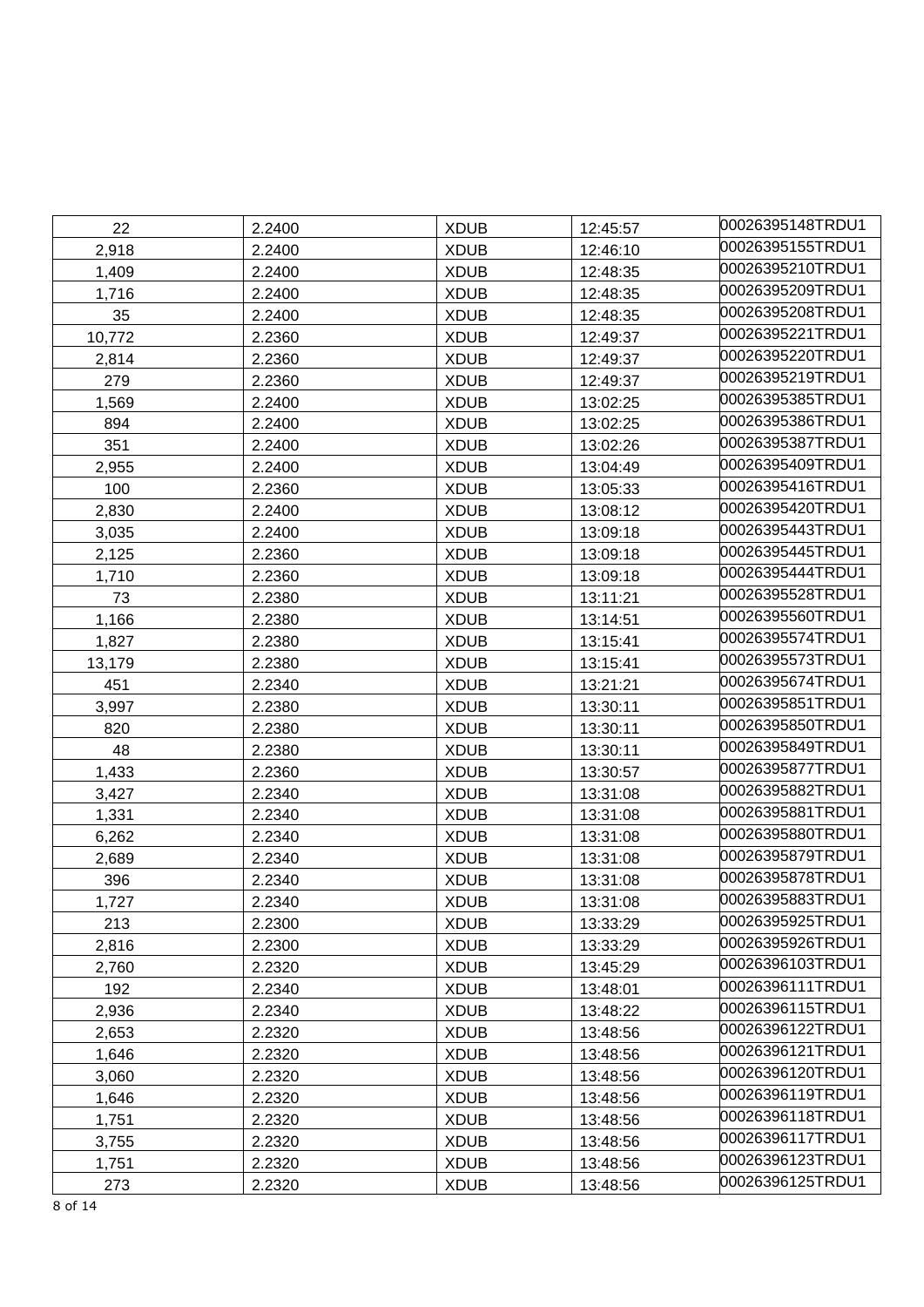| 3,034  | 2.2260 | <b>XDUB</b> | 13:51:16 | 00026396168TRDU1 |
|--------|--------|-------------|----------|------------------|
| 2,830  | 2.2240 | <b>XDUB</b> | 13:53:11 | 00026396202TRDU1 |
| 83     | 2.2240 | <b>XDUB</b> | 14:03:02 | 00026396332TRDU1 |
| 3,155  | 2.2260 | <b>XDUB</b> | 14:04:09 | 00026396340TRDU1 |
| 40     | 2.2260 | <b>XDUB</b> | 14:04:09 | 00026396341TRDU1 |
| 47     | 2.2260 | <b>XDUB</b> | 14:04:10 | 00026396342TRDU1 |
| 144    | 2.2280 | <b>XDUB</b> | 14:07:33 | 00026396397TRDU1 |
| 354    | 2.2280 | <b>XDUB</b> | 14:07:45 | 00026396398TRDU1 |
| 2,738  | 2.2280 | <b>XDUB</b> | 14:16:17 | 00026396489TRDU1 |
| 110    | 2.2280 | <b>XDUB</b> | 14:16:17 | 00026396488TRDU1 |
| 2,201  | 2.2280 | <b>XDUB</b> | 14:16:17 | 00026396487TRDU1 |
| 2,085  | 2.2280 | <b>XDUB</b> | 14:16:17 | 00026396486TRDU1 |
| 2,834  | 2.2280 | <b>XDUB</b> | 14:16:17 | 00026396485TRDU1 |
| 915    | 2.2280 | <b>XDUB</b> | 14:16:17 | 00026396484TRDU1 |
| 2,085  | 2.2280 | <b>XDUB</b> | 14:16:17 | 00026396483TRDU1 |
| 2,394  | 2.2280 | <b>XDUB</b> | 14:16:17 | 00026396482TRDU1 |
| 9,471  | 2.2280 | <b>XDUB</b> | 14:16:17 | 00026396481TRDU1 |
| 9,105  | 2.2280 | <b>XDUB</b> | 14:16:17 | 00026396494TRDU1 |
| 1,096  | 2.2280 | <b>XDUB</b> | 14:16:17 | 00026396493TRDU1 |
| 420    | 2.2280 | <b>XDUB</b> | 14:16:17 | 00026396492TRDU1 |
| 989    | 2.2280 | <b>XDUB</b> | 14:16:17 | 00026396491TRDU1 |
| 673    | 2.2280 | <b>XDUB</b> | 14:16:17 | 00026396490TRDU1 |
| 3,275  | 2.2300 | <b>XDUB</b> | 14:19:42 | 00026396528TRDU1 |
| 1,465  | 2.2320 | <b>XDUB</b> | 14:30:22 | 00026396646TRDU1 |
| 772    | 2.2320 | <b>XDUB</b> | 14:30:22 | 00026396645TRDU1 |
| 20     | 2.2380 | <b>XDUB</b> | 14:32:02 | 00026396674TRDU1 |
| 745    | 2.2380 | <b>XDUB</b> | 14:32:02 | 00026396673TRDU1 |
| 2,674  | 2.2400 | <b>XDUB</b> | 14:32:42 | 00026396701TRDU1 |
| 745    | 2.2400 | <b>XDUB</b> | 14:33:05 | 00026396712TRDU1 |
| 577    | 2.2440 | <b>XDUB</b> | 14:34:49 | 00026396789TRDU1 |
| 775    | 2.2440 | <b>XDUB</b> | 14:34:49 | 00026396788TRDU1 |
| 2,675  | 2.2440 | <b>XDUB</b> | 14:34:49 | 00026396787TRDU1 |
| 1,891  | 2.2440 | <b>XDUB</b> | 14:34:49 | 00026396786TRDU1 |
| 6,284  | 2.2440 | <b>XDUB</b> | 14:34:49 | 00026396785TRDU1 |
| 539    | 2.2440 | <b>XDUB</b> | 14:34:49 | 00026396790TRDU1 |
| 745    | 2.2440 | <b>XDUB</b> | 14:34:49 | 00026396791TRDU1 |
| 3,758  | 2.2480 | <b>XDUB</b> | 14:37:00 | 00026396824TRDU1 |
| 16,858 | 2.2480 | <b>XDUB</b> | 14:37:00 | 00026396823TRDU1 |
| 1,664  | 2.2480 | <b>XDUB</b> | 14:37:00 | 00026396822TRDU1 |
| 1,911  | 2.2480 | <b>XDUB</b> | 14:37:00 | 00026396821TRDU1 |
| 3,549  | 2.2420 | <b>XDUB</b> | 14:41:07 | 00026396977TRDU1 |
| 5,151  | 2.2400 | <b>XDUB</b> | 14:42:23 | 00026397002TRDU1 |
| 177    | 2.2320 | <b>XDUB</b> | 14:44:18 | 00026397045TRDU1 |
| 5,692  | 2.2340 | <b>XDUB</b> | 14:45:56 | 00026397128TRDU1 |
| 406    | 2.2320 | <b>XDUB</b> | 14:47:00 | 00026397209TRDU1 |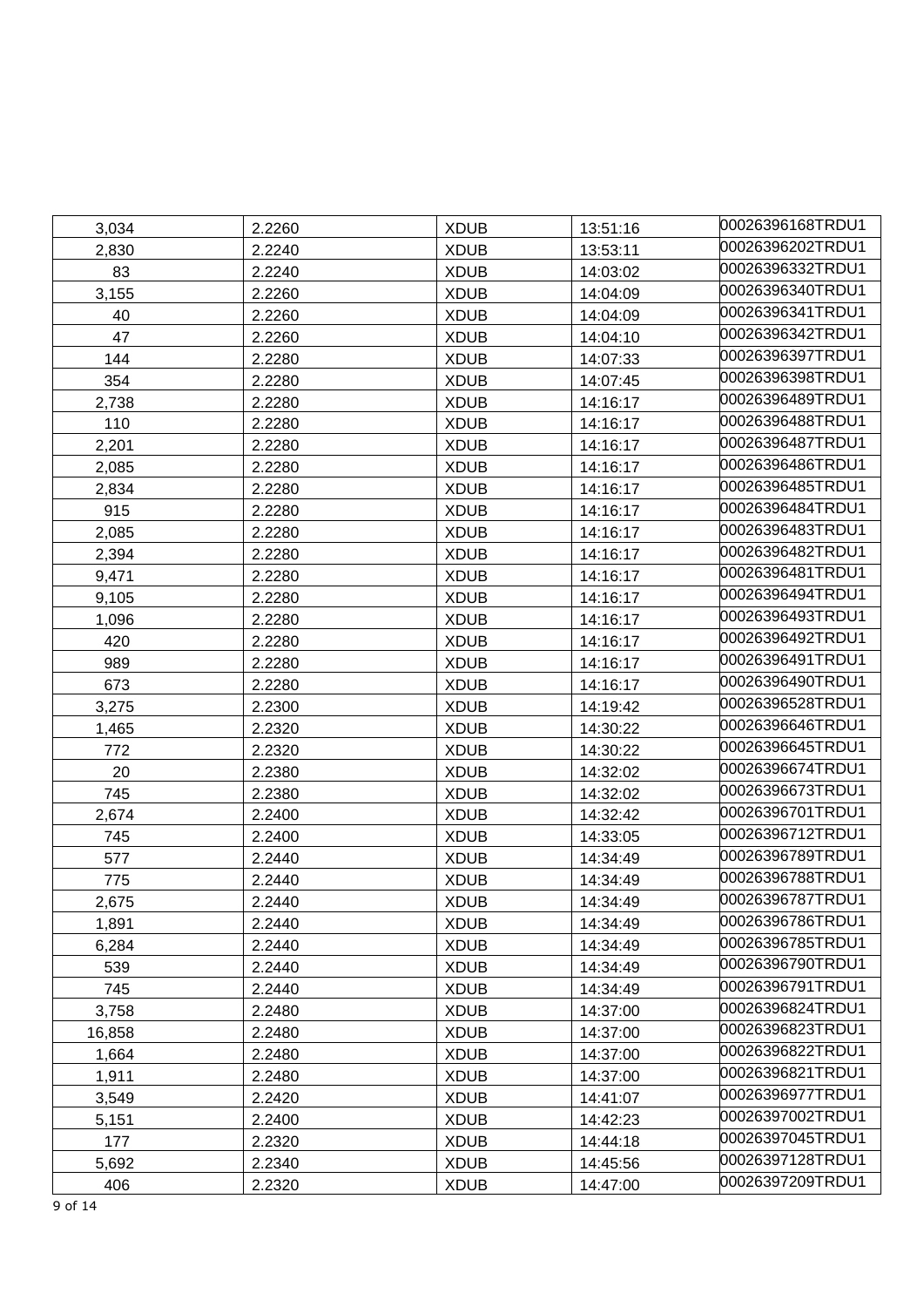| 2,033 | 2.2320 | <b>XDUB</b> | 14:47:00 | 00026397208TRDU1 |
|-------|--------|-------------|----------|------------------|
| 3,810 | 2.2300 | <b>XDUB</b> | 14:47:30 | 00026397239TRDU1 |
| 178   | 2.2280 | <b>XDUB</b> | 14:47:30 | 00026397240TRDU1 |
| 820   | 2.2260 | <b>XDUB</b> | 14:49:27 | 00026397282TRDU1 |
| 746   | 2.2260 | <b>XDUB</b> | 14:49:28 | 00026397283TRDU1 |
| 780   | 2.2360 | <b>XDUB</b> | 14:52:31 | 00026397339TRDU1 |
| 202   | 2.2360 | <b>XDUB</b> | 14:52:31 | 00026397338TRDU1 |
| 780   | 2.2360 | <b>XDUB</b> | 14:52:31 | 00026397337TRDU1 |
| 708   | 2.2360 | <b>XDUB</b> | 14:52:31 | 00026397336TRDU1 |
| 132   | 2.2360 | <b>XDUB</b> | 14:52:31 | 00026397335TRDU1 |
| 2,843 | 2.2400 | <b>XDUB</b> | 14:56:24 | 00026397368TRDU1 |
| 3,409 | 2.2380 | <b>XDUB</b> | 14:56:31 | 00026397371TRDU1 |
| 7,798 | 2.2380 | <b>XDUB</b> | 14:56:31 | 00026397370TRDU1 |
| 2,262 | 2.2380 | <b>XDUB</b> | 14:58:03 | 00026397381TRDU1 |
| 469   | 2.2380 | <b>XDUB</b> | 14:58:03 | 00026397383TRDU1 |
| 108   | 2.2380 | <b>XDUB</b> | 14:58:03 | 00026397382TRDU1 |
| 126   | 2.2380 | <b>XDUB</b> | 14:58:03 | 00026397384TRDU1 |
| 7,300 | 2.2380 | <b>XDUB</b> | 14:58:24 | 00026397392TRDU1 |
| 4,983 | 2.2360 | <b>XDUB</b> | 15:04:34 | 00026397710TRDU1 |
| 9,222 | 2.2360 | <b>XDUB</b> | 15:04:34 | 00026397709TRDU1 |
| 1,664 | 2.2360 | <b>XDUB</b> | 15:04:34 | 00026397708TRDU1 |
| 1,966 | 2.2360 | <b>XDUB</b> | 15:04:34 | 00026397707TRDU1 |
| 758   | 2.2440 | <b>XDUB</b> | 15:06:15 | 00026397989TRDU1 |
| 1,031 | 2.2440 | <b>XDUB</b> | 15:06:15 | 00026397988TRDU1 |
| 1,674 | 2.2440 | <b>XDUB</b> | 15:06:15 | 00026397987TRDU1 |
| 1,674 | 2.2440 | <b>XDUB</b> | 15:06:15 | 00026397986TRDU1 |
| 640   | 2.2440 | <b>XDUB</b> | 15:06:15 | 00026397992TRDU1 |
| 916   | 2.2440 | <b>XDUB</b> | 15:06:15 | 00026397990TRDU1 |
| 5,594 | 2.2380 | <b>XDUB</b> | 15:09:45 | 00026398098TRDU1 |
| 1,852 | 2.2440 | <b>XDUB</b> | 15:12:16 | 00026398133TRDU1 |
| 1,689 | 2.2420 | <b>XDUB</b> | 15:15:13 | 00026398238TRDU1 |
| 233   | 2.2420 | <b>XDUB</b> | 15:15:13 | 00026398237TRDU1 |
| 34    | 2.2460 | <b>XDUB</b> | 15:18:22 | 00026398326TRDU1 |
| 754   | 2.2460 | <b>XDUB</b> | 15:19:53 | 00026398366TRDU1 |
| 165   | 2.2460 | <b>XDUB</b> | 15:19:53 | 00026398365TRDU1 |
| 320   | 2.2460 | <b>XDUB</b> | 15:19:53 | 00026398364TRDU1 |
| 3,638 | 2.2460 | <b>XDUB</b> | 15:19:53 | 00026398363TRDU1 |
| 336   | 2.2460 | <b>XDUB</b> | 15:19:53 | 00026398362TRDU1 |
| 1,819 | 2.2460 | <b>XDUB</b> | 15:19:53 | 00026398361TRDU1 |
| 1,786 | 2.2460 | <b>XDUB</b> | 15:19:53 | 00026398360TRDU1 |
| 1,757 | 2.2460 | <b>XDUB</b> | 15:19:53 | 00026398359TRDU1 |
| 1,819 | 2.2460 | <b>XDUB</b> | 15:19:53 | 00026398358TRDU1 |
| 1,757 | 2.2460 | <b>XDUB</b> | 15:19:53 | 00026398357TRDU1 |
| 3,063 | 2.2460 | <b>XDUB</b> | 15:19:53 | 00026398356TRDU1 |
| 4,418 | 2.2460 | <b>XDUB</b> | 15:19:54 | 00026398372TRDU1 |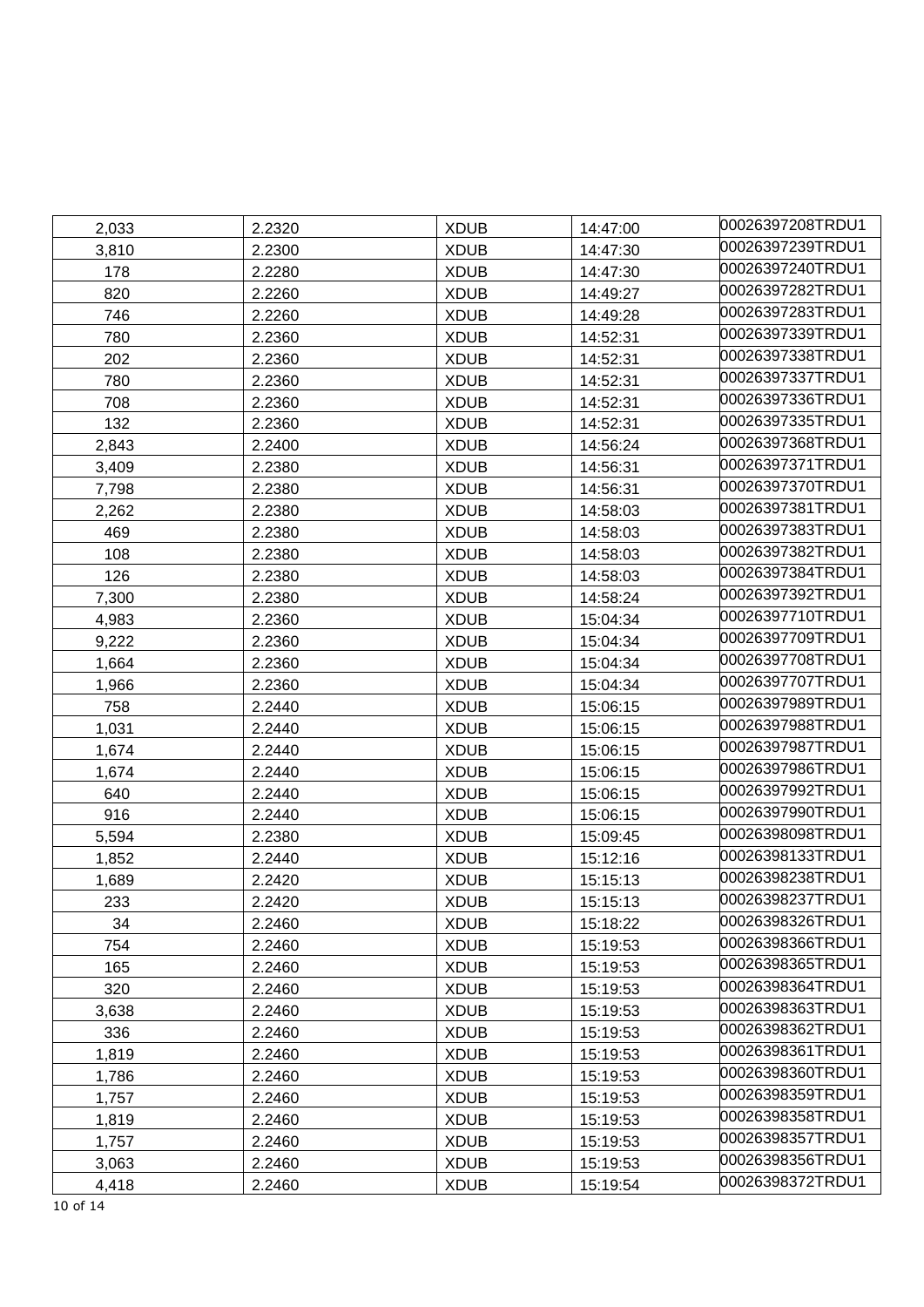| 580   | 2.2460 | <b>XDUB</b> | 15:19:54 | 00026398371TRDU1  |
|-------|--------|-------------|----------|-------------------|
| 895   | 2.2460 | <b>XDUB</b> | 15:19:56 | 00026398374TRDU1  |
| 3,263 | 2.2420 | <b>XDUB</b> | 15:22:27 | 00026398449TRDU1  |
| 1,186 | 2.2460 | <b>XDUB</b> | 15:26:38 | 00026398636TRDU1  |
| 1,814 | 2.2460 | <b>XDUB</b> | 15:26:38 | 00026398635TRDU1  |
| 457   | 2.2460 | <b>XDUB</b> | 15:26:38 | 00026398634TRDU1  |
| 156   | 2.2460 | <b>XDUB</b> | 15:26:43 | 00026398638TRDU1  |
| 1,643 | 2.2460 | <b>XDUB</b> | 15:26:43 | 00026398637TRDU1  |
| 1,643 | 2.2460 | <b>XDUB</b> | 15:26:55 | 00026398644TRDU1  |
| 310   | 2.2460 | <b>XDUB</b> | 15:27:03 | 00026398663TRDU1  |
| 114   | 2.2460 | <b>XDUB</b> | 15:27:03 | 00026398662TRDU1  |
| 1,018 | 2.2460 | <b>XDUB</b> | 15:27:03 | l00026398661TRDU1 |
| 197   | 2.2460 | <b>XDUB</b> | 15:27:03 | 00026398660TRDU1  |
| 293   | 2.2460 | <b>XDUB</b> | 15:27:03 | 00026398659TRDU1  |
| 1,350 | 2.2460 | <b>XDUB</b> | 15:27:03 | 00026398658TRDU1  |
| 293   | 2.2460 | <b>XDUB</b> | 15:27:03 | 00026398657TRDU1  |
| 1,643 | 2.2460 | <b>XDUB</b> | 15:27:03 | 00026398656TRDU1  |
| 1,754 | 2.2400 | <b>XDUB</b> | 15:30:30 | 00026398744TRDU1  |
| 128   | 2.2380 | <b>XDUB</b> | 15:31:24 | 00026398767TRDU1  |
| 576   | 2.2380 | <b>XDUB</b> | 15:32:39 | 00026398819TRDU1  |
| 1,366 | 2.2380 | <b>XDUB</b> | 15:32:44 | 00026398820TRDU1  |
| 1,459 | 2.2380 | <b>XDUB</b> | 15:34:26 | 00026398830TRDU1  |
| 2,690 | 2.2460 | <b>XDUB</b> | 15:35:42 | 00026398877TRDU1  |
| 170   | 2.2460 | <b>XDUB</b> | 15:35:42 | 00026398878TRDU1  |
| 455   | 2.2440 | <b>XDUB</b> | 15:36:22 | 00026398893TRDU1  |
| 3,000 | 2.2440 | <b>XDUB</b> | 15:38:06 | 00026398915TRDU1  |
| 2,992 | 2.2440 | <b>XDUB</b> | 15:38:06 | 00026398914TRDU1  |
| 3,000 | 2.2440 | <b>XDUB</b> | 15:38:06 | 00026398912TRDU1  |
| 2,064 | 2.2440 | <b>XDUB</b> | 15:38:06 | 00026398911TRDU1  |
| 679   | 2.2440 | <b>XDUB</b> | 15:38:06 | 00026398910TRDU1  |
| 4,126 | 2.2440 | <b>XDUB</b> | 15:38:06 | 00026398916TRDU1  |
| 2,064 | 2.2440 | <b>XDUB</b> | 15:38:06 | 00026398913TRDU1  |
| 1,777 | 2.2440 | <b>XDUB</b> | 15:38:06 | 00026398918TRDU1  |
| 400   | 2.2440 | <b>XDUB</b> | 15:38:06 | 00026398917TRDU1  |
| 287   | 2.2440 | <b>XDUB</b> | 15:38:06 | 00026398919TRDU1  |
| 89    | 2.2420 | <b>XDUB</b> | 15:38:16 | 00026398926TRDU1  |
| 1,680 | 2.2420 | <b>XDUB</b> | 15:38:20 | 00026398929TRDU1  |
| 1,091 | 2.2400 | <b>XDUB</b> | 15:41:53 | 00026398976TRDU1  |
| 419   | 2.2460 | <b>XDUB</b> | 15:46:28 | 00026399067TRDU1  |
| 2,874 | 2.2460 | <b>XDUB</b> | 15:46:28 | 00026399068TRDU1  |
| 3,129 | 2.2460 | <b>XDUB</b> | 15:47:15 | 00026399090TRDU1  |
| 853   | 2.2460 | <b>XDUB</b> | 15:48:31 | 00026399154TRDU1  |
| 820   | 2.2460 | <b>XDUB</b> | 15:48:31 | 00026399153TRDU1  |
| 1,000 | 2.2460 | <b>XDUB</b> | 15:48:31 | 00026399152TRDU1  |
| 816   | 2.2440 | <b>XDUB</b> | 15:49:30 | 00026399188TRDU1  |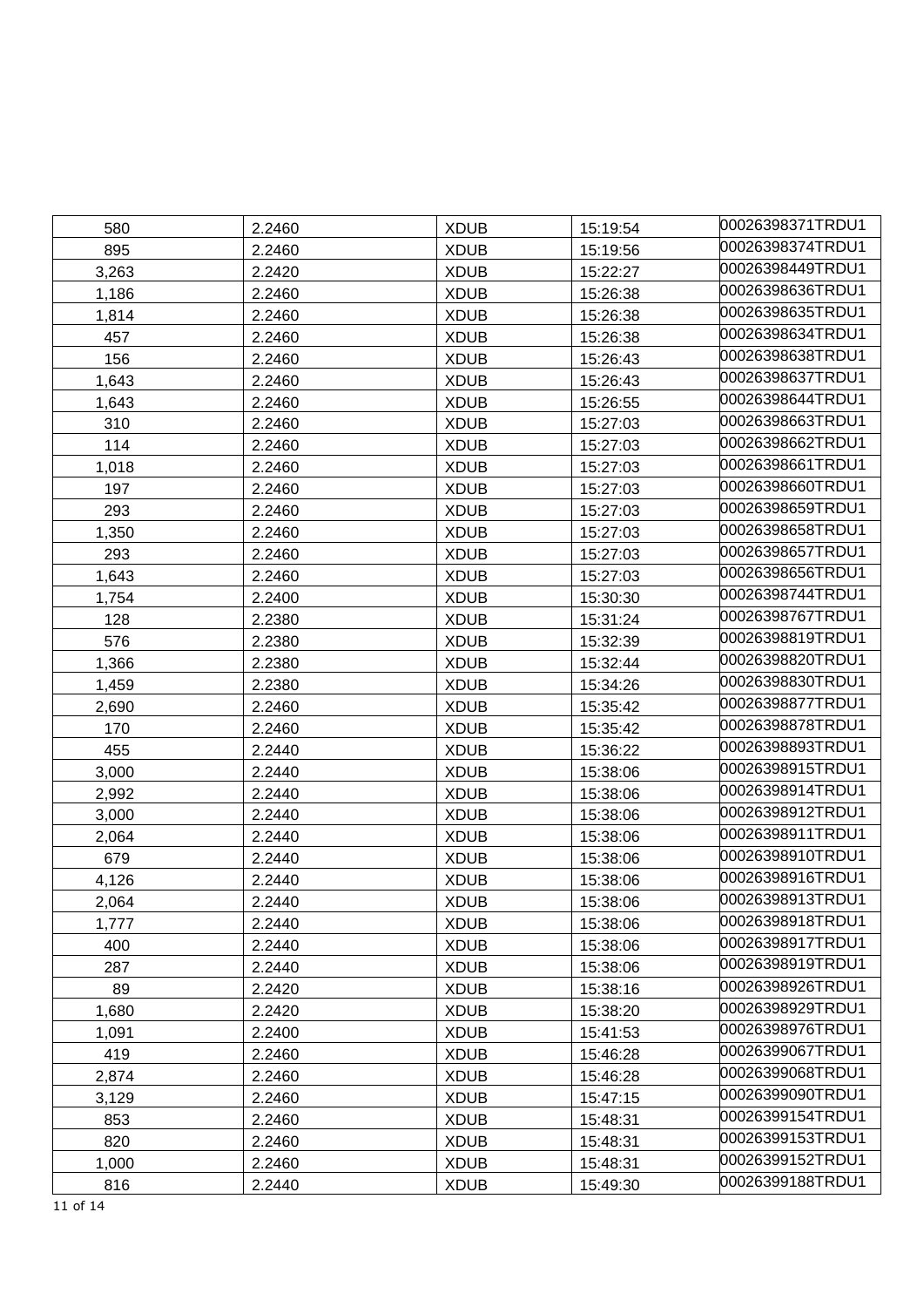| 759   | 2.2420 | <b>XDUB</b> | 15:49:43 | 00026399193TRDU1 |
|-------|--------|-------------|----------|------------------|
| 2,252 | 2.2420 | <b>XDUB</b> | 15:49:43 | 00026399192TRDU1 |
| 3,946 | 2.2400 | <b>XDUB</b> | 15:49:46 | 00026399195TRDU1 |
| 112   | 2.2400 | <b>XDUB</b> | 15:49:46 | 00026399194TRDU1 |
| 1,459 | 2.2380 | <b>XDUB</b> | 15:52:54 | 00026399287TRDU1 |
| 2,624 | 2.2420 | <b>XDUB</b> | 15:53:19 | 00026399303TRDU1 |
| 182   | 2.2420 | <b>XDUB</b> | 15:53:19 | 00026399302TRDU1 |
| 745   | 2.2420 | <b>XDUB</b> | 15:54:17 | 00026399322TRDU1 |
| 1,786 | 2.2440 | <b>XDUB</b> | 15:54:34 | 00026399326TRDU1 |
| 898   | 2.2440 | <b>XDUB</b> | 15:54:34 | 00026399325TRDU1 |
| 1,459 | 2.2480 | <b>XDUB</b> | 15:55:45 | 00026399361TRDU1 |
| 2,731 | 2.2500 | <b>XDUB</b> | 15:55:57 | 00026399368TRDU1 |
| 489   | 2.2500 | <b>XDUB</b> | 15:56:56 | 00026399406TRDU1 |
| 2,269 | 2.2500 | <b>XDUB</b> | 15:56:56 | 00026399405TRDU1 |
| 2,801 | 2.2480 | <b>XDUB</b> | 15:56:56 | 00026399411TRDU1 |
| 1,367 | 2.2480 | <b>XDUB</b> | 15:56:56 | 00026399410TRDU1 |
| 6,000 | 2.2480 | <b>XDUB</b> | 15:56:56 | 00026399409TRDU1 |
| 3,647 | 2.2480 | <b>XDUB</b> | 15:56:56 | 00026399408TRDU1 |
| 6,521 | 2.2480 | <b>XDUB</b> | 15:56:56 | 00026399407TRDU1 |
| 1,494 | 2.2480 | <b>XDUB</b> | 15:56:56 | 00026399414TRDU1 |
| 2,142 | 2.2460 | <b>XDUB</b> | 15:57:07 | 00026399420TRDU1 |
| 2,990 | 2.2460 | <b>XDUB</b> | 15:57:07 | 00026399419TRDU1 |
| 745   | 2.2460 | <b>XDUB</b> | 15:57:07 | 00026399418TRDU1 |
| 787   | 2.2360 | <b>XDUB</b> | 16:03:47 | 00026399603TRDU1 |
| 863   | 2.2360 | <b>XDUB</b> | 16:03:47 | 00026399604TRDU1 |
| 792   | 2.2360 | <b>XDUB</b> | 16:05:27 | 00026399659TRDU1 |
| 1,795 | 2.2340 | <b>XDUB</b> | 16:05:52 | 00026399681TRDU1 |
| 2,918 | 2.2360 | <b>XDUB</b> | 16:09:23 | 00026399772TRDU1 |
| 2,745 | 2.2380 | <b>XDUB</b> | 16:10:23 | 00026399784TRDU1 |
| 3,171 | 2.2400 | <b>XDUB</b> | 16:11:16 | 00026399798TRDU1 |
| 299   | 2.2380 | <b>XDUB</b> | 16:11:35 | 00026399806TRDU1 |
| 3,000 | 2.2380 | <b>XDUB</b> | 16:11:35 | 00026399805TRDU1 |
| 3,207 | 2.2380 | <b>XDUB</b> | 16:11:35 | 00026399804TRDU1 |
| 135   | 2.2380 | <b>XDUB</b> | 16:11:35 | 00026399803TRDU1 |
| 1,459 | 2.2340 | <b>XDUB</b> | 16:14:27 | 00026399862TRDU1 |
| 134   | 2.2340 | <b>XDUB</b> | 16:14:27 | 00026399864TRDU1 |
| 749   | 2.2340 | <b>XDUB</b> | 16:14:27 | 00026399863TRDU1 |
| 212   | 2.2340 | <b>XDUB</b> | 16:14:27 | 00026399866TRDU1 |
| 728   | 2.2340 | <b>XDUB</b> | 16:14:27 | 00026399865TRDU1 |
| 809   | 2.2340 | <b>XDUB</b> | 16:14:31 | 00026399877TRDU1 |
| 745   | 2.2320 | <b>XDUB</b> | 16:15:39 | 00026399899TRDU1 |
| 830   | 2.2320 | <b>XDUB</b> | 16:16:18 | 00026399914TRDU1 |
| 196   | 2.2320 | <b>XDUB</b> | 16:16:43 | 00026399923TRDU1 |
| 54    | 2.2320 | <b>XDUB</b> | 16:16:51 | 00026399924TRDU1 |
| 801   | 2.2320 | <b>XDUB</b> | 16:17:07 | 00026399935TRDU1 |